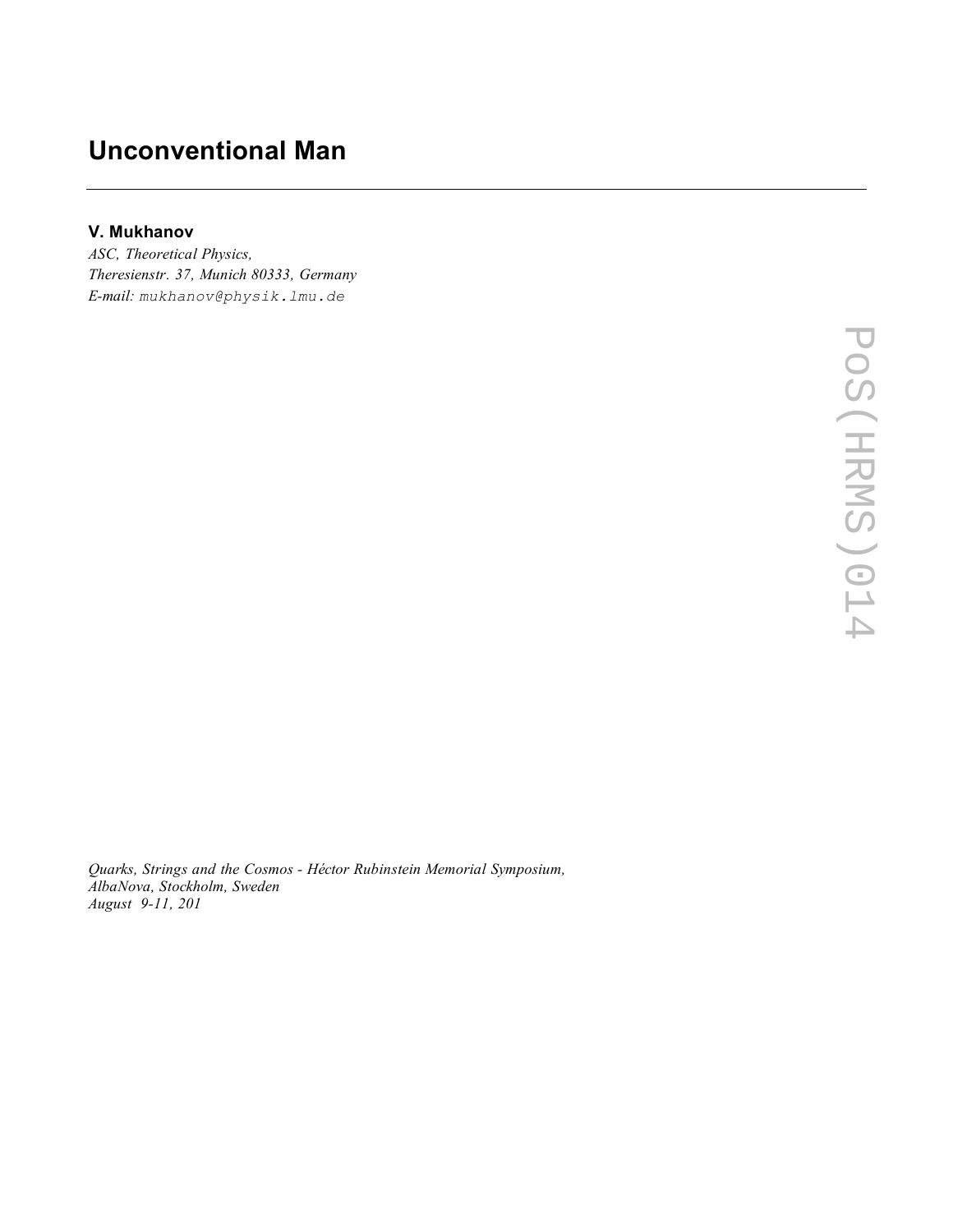During the past month I have been trying to begin these memories many times, but after 20 minutes I was always giving up, each time I ended up very angry with myself and completely unsatisfied with what I wrote. Nearly every day on my way home I was recalling the numerous conversations with Hector on every possible topic, from music to politics and science, and tried to think about the most relevant things, which would give a reader some feeling of who Hector was and how much he meant for me. Every time I started to write and read back, what I wrote looked so irrelevant, official and absolutely not reflecting even a little part of Hector's great personality. I felt ashamed. In addition, there was an obvious language problem. No doubt that Hector would not only forgive, but also understand me if I had told him in advance that I would not write anything in case of this tragic necessity, but I did not tell him this because I never wanted to believe that it would ever happen.

When on August 8, 2009 I received the news from Enrico Balli that Helen, Hector's wife, just called and Hector had passed away, I several times repeated the same idiotic question: "Are you sure?" I had some reason to repeat this question. As a matter of fact, in 2005 I received a similar call from Daniele Amati, who said that Hector had collapsed in Sao Paolo on his way back to Europe and chances that he would be back were negligible. By accident, right at the moment when Daniele called I was writing Hector's address on the envelope holding a copy of my book, which I just got from Cambridge University Press. When I gave this envelope to my secretary I thought to myself that now it would have nowhere to go. A few days later I got an e-mail " They did not admit me to Hell. What is going on there young man?" Hector was back! As he repeatedly told me after, he did not find anything interesting on the other side and therefore decided to turn around. Perhaps this sounds a bit biting, but those who knew Hector will recognize his typical style. In essence Hector was not cynical at all, quite the opposite, he was extremely sensitive to any injustice and untruth. He would always take things personally regardless if it was about politics, or about personal relations. He was sharp and never politically correct. I believe that he intentionally did not want to know what this "political correctness" means. His priorities were honesty, truth and logic. Quite often he was addressing me as "young man" although in spite of our substantial age difference I never felt this way, quite the opposite sometimes : especially when I tried to moderate the "too emotional" discussions of Hector with Daniele Amati on topics where they had some disagreement. Hector was proof of the fact that the real age of a man is determined by the state of his mind. In this sense, he was always very young in the most positive sense of this word, nearly always enthusiastic and full of energy. After the accident in Sao Paulo Hector lived on medicines, taking an infinite number of pills every day. However, this did not affect his behavior and the level of his activities remained nearly the same as before the accident. He did not want to give up, and never did, up to the last day when I called him and we had a long conversation about grandchildren, magnetic fields and mushrooms, which he loved to collect. He promised he would call me back the next day and tell me about the missing reference I had asked. A few hours later Hector died.

Unfortunately, I have known Hector personally only for a short time. The first time I met him at the Nobel Symposium in 2003 to which, as I learned later, I was invited mostly because of him. He told me afterwards that he was curious, because someone was strongly against inviting me and therefore he insisted. I was smoking outside the building when some man (Hector!) approached me and in ten minutes we had a very lively discussion about the troubles of particle physics. Amazingly for myself I found that I agreed with each word this man was saying. At this symposium Hector turned seventy and I remember the bottle of champagne signed by all participants to the symposium as a birthday present for him ( I can recall it was initiated by Lars Brink). During the symposium I had some very unpleasant discussions with a number of colleagues about questions related with the obvious priority. These discussions nevertheless were getting more than they deserved on my nerves and my blood pressure went above any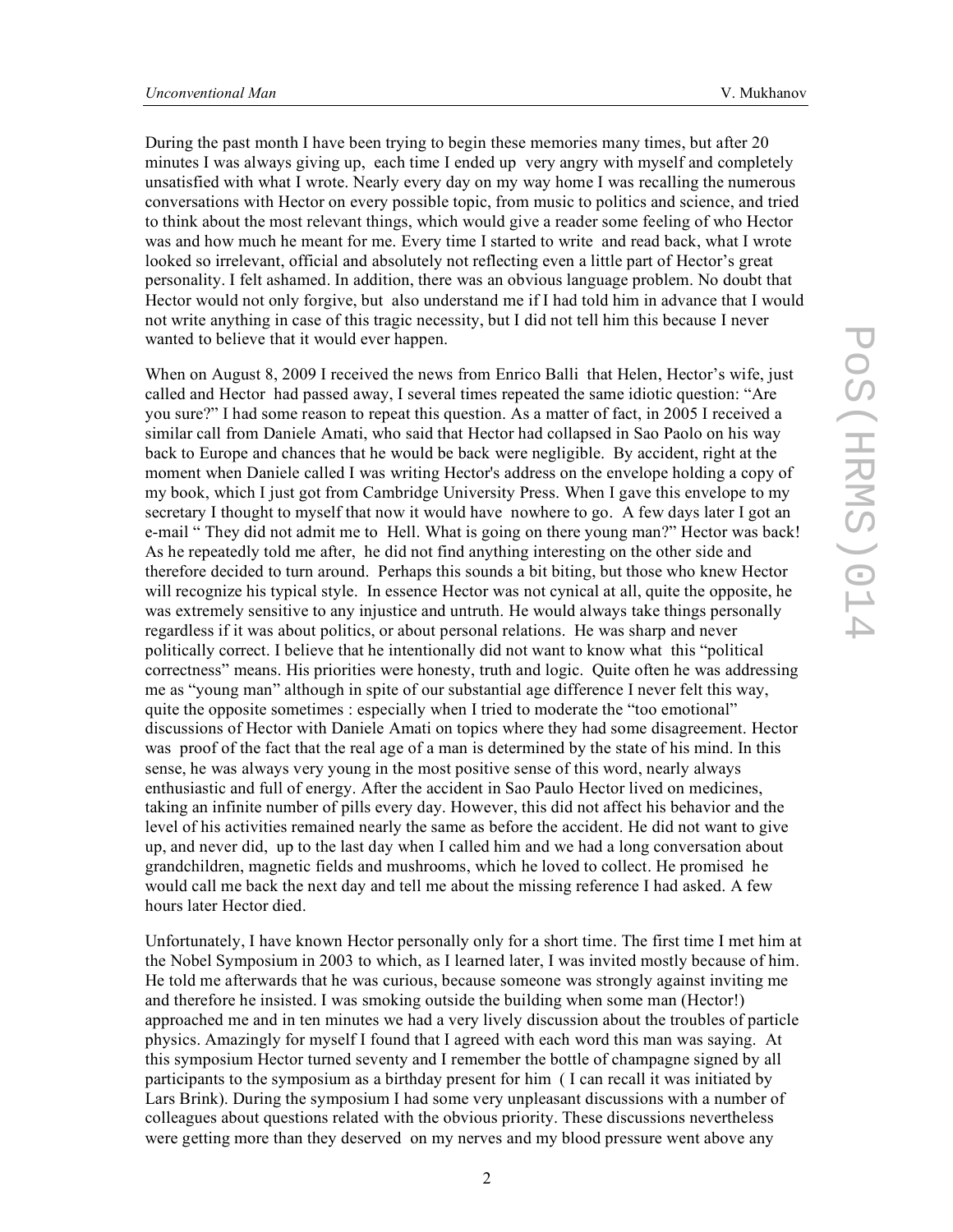Hector, who were extremely supportive, even though I had just met Hector. After the symposium there was the Klein lecture given by S. Hawking at Stockholm University. Hector left the dinner very early telling me he was feeling very bad. As I learned later one of the reasons for that was that someone, who was giving a speech about the history of Klein lectures, never mentioned his name, although Hector played a crucial role in establishing Klein lectures and was in fact the main initiator. It was an obvious injustice. Equally painful for Hector was any injustice regardless to whom it concerned. A month later I called Hector and wanted to invite him to visit Munich. He told me "you are too fast young man, first you have to come to Stockholm". It was the beginning of our friendship, which lasted until his last days and has influenced me in an extremely positive way. A good friend of mine once noticed: "After you talk to Hector, you change completely and get in a much better mood. He has a very positive influence on you". Our conversations, besides the constructive business part, were mostly consisting of negative remarks from both sides, perhaps it is like in mathematics, two minuses equal a plus. I would not say that Hector saw everything in a negative light, but rather he had a very realistic attitude. He loved physics and therefore it is completely understandable why he took it personally when he felt that experiments in physics were sometimes substituted by media press releases and sociology. To one of my messages, where I asked him about his health he replied: "My health is not great, but physics are in even worse shape. The whole LHC inauguration is a cynical media exercise." Hector had the courage to switch to astroparticle physics when he wasn't so young anymore and already a very established particle physicist. He wrote an influential paper on the origin of primordial magnetic fields in the universe. The last paper he wrote with me (and my graduate student) was also about magnetic fields. Without Hector and his stimulating remarks this paper could never have been written and I was glad to hear from Adam Schwimmer, that Hector was proud of it. As one can learn from Lars Brink's memories, Hector played a crucial role in establishing the whole field of astroparticle physics in Sweden. Hector was often making very critical remarks about physics in Sweden, especially about nuclear physics, and told me numerous stories about his experiences after moving to Sweden. However, one of the things, which he always admitted, is that Sweden is the best country for awarding Nobel Prizes because Swedes are panicky afraid to make mistakes and therefore are not even influenced much by political considerations. Hector was the most outspoken person I ever met. His openness was often getting him into trouble, but it seems the truth was much more important for Hector than a comfortable co-existence with his colleagues. As Hector told me once, when he was in the hospital with a heart problem one of his colleagues sent him the following telegram: "I am sorry that you did not die". Only ten years after this (equivalent to a life sentence according to Hector) did he talk to this person again. Hector could change his opinions very easily under the influence of logic arguments, but he never gave up on principles, although sometimes he could make little compromises. I recall that once I ironically noticed: "Hector, but what about that principle we decided to follow?" and immediately got my answer: "Anyhow, no go theorems always have a loophole". In any case I recall it was about something that was not really essential. When it was about essential things, Hector did not even want to hear about compromises. Perhaps sometimes it was not very productive, especially concerning our journal business with the Institute of Physics, but it was extremely hard to convince Hector that we had to be softer in implementing our basic principles.

reasonable level. I do not know how I would have survived were it not for Andrei Linde and

Hector played a crucial role in the physics publication business. For many years he was Editor in Chief for Nuclear Physics, which became thanks to Hector one of the best journals in particle physics. Once, long before I met Hector, a good friend of mine complained: "This guy Rubinstein is ridiculous. He rejected our paper even though all referee reports were very positive". Many years later Hector confirmed that it really happened and justified his decision saying that the paper was about mathematics, not about physics. I think that his "dictatorial"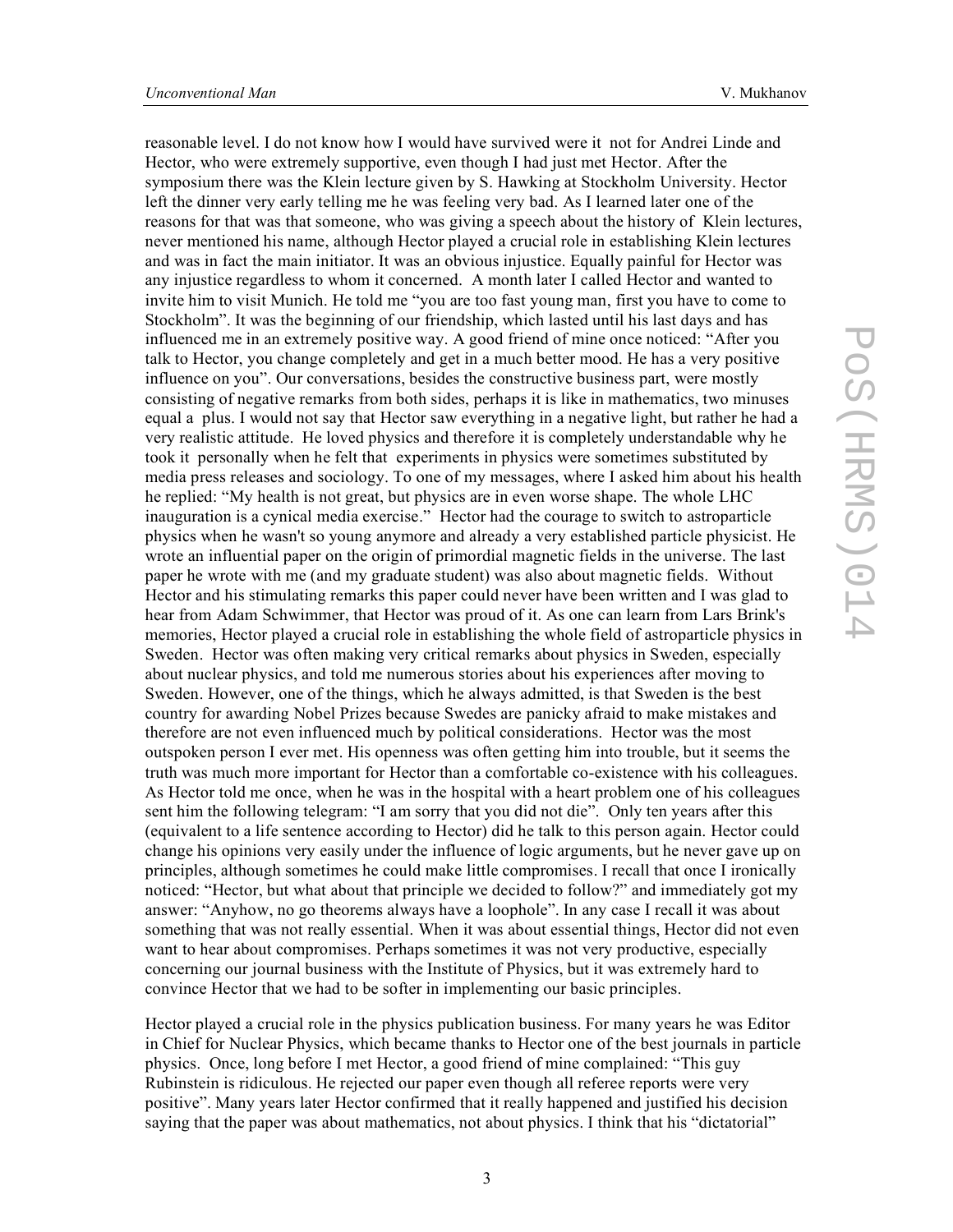decisions in most cases were balanced by his extremely high feeling of personal responsibility for the things he was doing. As everybody else, sometimes he made mistakes, but in general the outcome of his strategy was very positive. When Hector decided to quit Elsevier (because he had a principle disagreement with the company concerning earning profits from scientific publications) and became the Director of the Journal of High Energy Physics (JHEP), he was so efficient that in just a few years this journal became the best one in the field, with the highest impact factor. I think the main reason for success was again personal responsibility. Hector kept everything under his personal control. To increase the number of good submissions he contacted his numerous friends asking to submit their papers to JHEP. This strategy worked very well. In 2002 Hector started the Journal of Cosmology and Astroparticle Physics (JCAP). This journal, during the 7 years of its existence, also became the leading journal in the field of astroparticle physics (with the highest impact factor among physics journals). I do not exaggerate by saying that in the success of both journals the role of Hector was crucial. After the accident in Sao Paulo, Hector decided that he had to pass both journals on to younger colleagues, and so asked Mark Henneaux and me to take care about JHEP and JCAP respectively. Even after that he monitored our job, and was extremely helpful for us. Each time he thought that something was wrong he gave very good advice, without putting too much pressure and leaving the final decision to us. It is really very hard to overappreciate his very valuable advice. He also played a dominant role in developing a general strategy for the journals. When I came up with the idea that not only editors, but also referees should be paid, Hector first was strongly against it, though finally he not only accepted the idea, but became very enthusiastic about it. As I already mentioned, Hector could not resist logical arguments and if needed he could easily change his opinion. Sometimes he blamed me for having a too capitalistic approach and vice versa I told him that his was too socialistic. Sometimes it was the other way around, and all debates we had I recall with pleasure, because they were always flavored with the sense of humor so typical for Hector. As far as I can recall, only once Hector was really furious with me. I was writing the bibliography for my book on cosmology and asked Hector for a reference to the paper by Symanzik on asymptotic freedom. He gave me the reference. I went to the library to check it and found it had to be the wrong reference. I called Hector and told him that in the paper he suggested I did not find anything on asymptotic freedom. Hector became furious: "You do not believe me?" I answered: "I believe you, but I also believe my eyes» Hector did not even reply, but in half an hour I got the correct reference.

During a Memorial Conference someone mentioned that Hector had a very peculiar attitude about classical music, affirming this is just triviality. No doubt that under the spur of the moment, depending on his mood, Hector could have said so, but I never heard anything like this from him. Quite the opposite, every time I visited his office, during his frequent visits to Munich, or when I met him in a hotel lobby, he always had his iPod with earphones on and was listening to classical music. Once I needed to wait at least for ten minutes, because he did not want to interrupt the music. It was Rossini "Il barbiere di Siviglia". After he finally paid attention to me, he expressed in a very emotional way how beautiful it is. Without Hector I perhaps would have never discovered Bartok, Britten and Telemann myself. I recall "torturing myself» for several days with Bartok, thinking that Hector cannot be wrong, before I finally got the point. Another story is related to the time Hector visited Munich to meet people from the Institute of Physics. Even during the meeting it was obvious that Hector did not feel very well because he was unusually silent. After spending an awful night in the hotel he left for the aiport at seven in the morning hoping to change his flight to an earlier time. We were very worried and were calling him continuously for 6 hours, trying to find out what is going on. Only in the late afternoon he finally answered. What happened is that Hector did not get on the early flight and spent the whole day in the airport listening to classical music. Therefore, he did not even hear our calls. Fortunately, Helen was never made aware of this really good exercise for our nerves. I

4